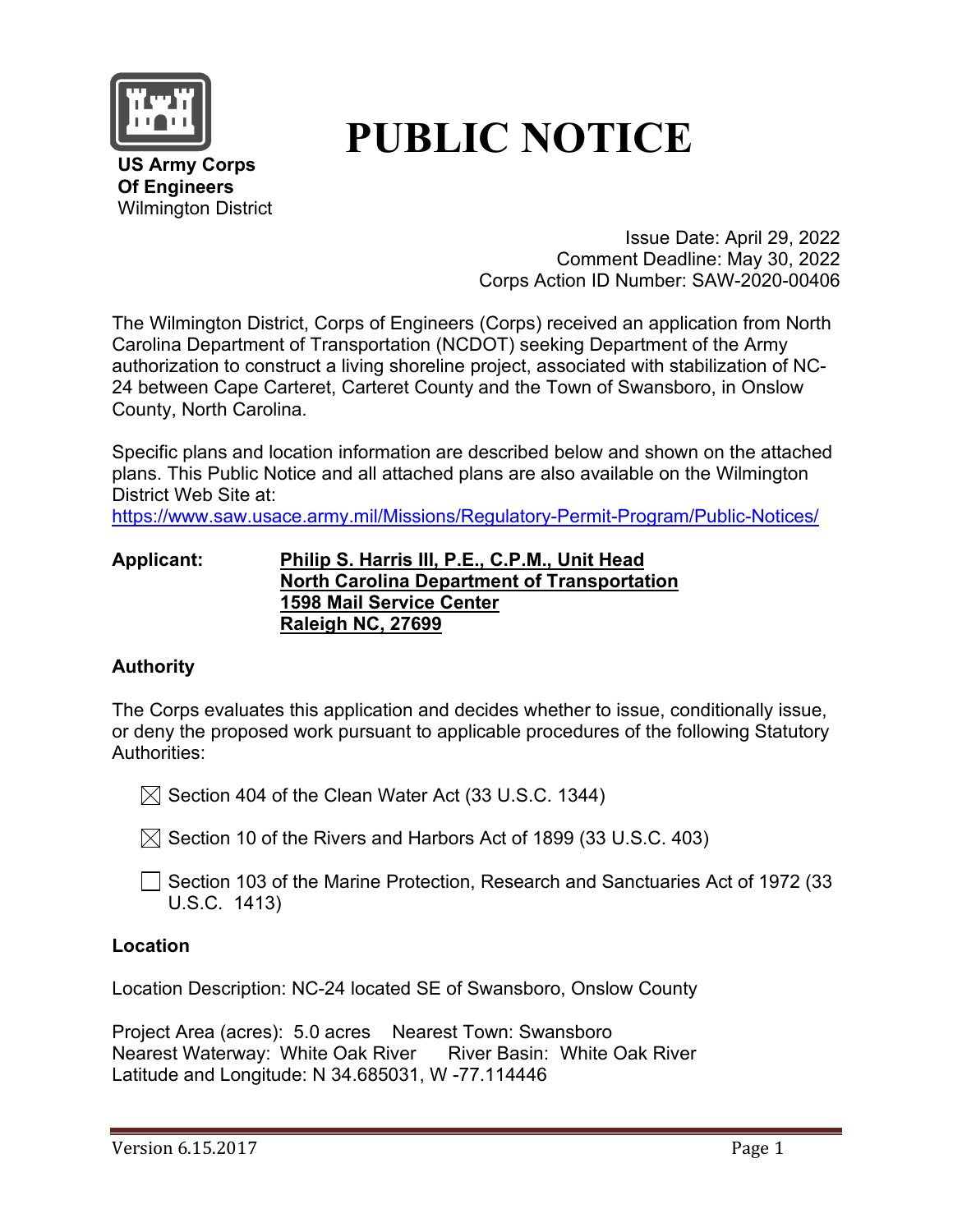## **Existing Site Conditions**

The project is located in the White Oak River Basin (Hydrologic Unit 03020301). This project occurs near the outlet of the White Oak River at its connection with the Atlantic Ocean at Bogue Inlet. The White Oak River at this location is considered High-Quality Waters (HQW) by the North Carolina Division of Water Resources. Currently there is no low marsh habitat at the site however project construction would create this habitat in addition to providing protection for the NC-24 causeway.

## **Applicant's Stated Purpose**

The NCDOT proposes to repair and stabilize the roadway embankment/causeway and adjacent sidewalk along NC 24, immediately southeast of the White Oak River bridge, between Swansboro and Cedar Point, NC.

#### **Project Description**

Wave action from several storm events is causing severe erosion, threatening the integrity of the NC 24 roadway embankment/causeway along its northern edge as well as the adjacent sidewalk and the abutment of the White Oak River bridge. The upstream side of the causeway has been partially undermined at the bridge abutment and the sidewalk along NC 24. NCDOT proposes to construct an offshore sill, or living shoreline, to reduce wave energy and protect the roadway from further erosion.

#### **Avoidance and Minimization**

The applicant provided the following information in support of efforts to avoid and/or minimize impacts to the aquatic environment: The NCDOT is committed to incorporating all reasonable and practicable design features to avoid and minimize jurisdictional impacts. Avoidance measures were taken during planning and compliance stages; minimization measures were incorporated as part of the project design:

- Granite sill location moved closer to causeway (50' vs 150' originally); sill alignment modified to better follow contours; reduces overall amount of proposed fill.
- Proposed ovster structures and beds to be hand placed without the use of heavy machinery to minimize impacts to the existing environment.
- Oyster structures are built from degradable materials that will eventually decay and leave the natural oyster rock/bed material.
- All proposed stabilization work on embankment to be completed from the NC-24 right-ofway to minimize impacts to the existing environment.
- Access for construction of the proposed living sill and tidal low marsh to utilize a temporary trestle bridge in an effort minimize impacts to the existing environment.
- Currently no low marsh habitat existing at site; proposed plan would add this habitat while also adding resilient protection to the causeway.
- Sill breaks (for all sill types) are placed every 100' to allow for aquatic life passage and to allow water to flow in/out to avoid stagnant water.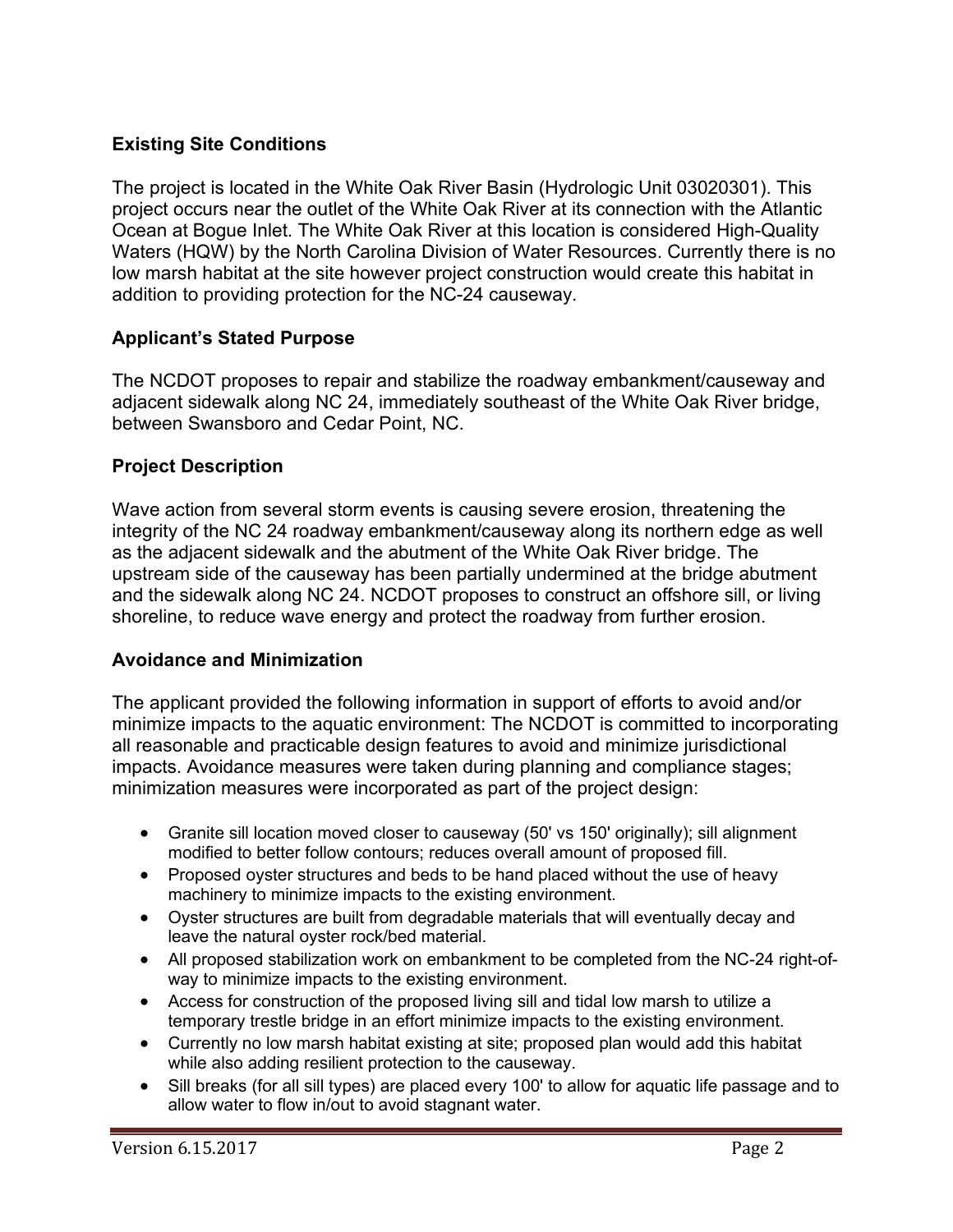• Possible use of sediment curtains around proposed construction areas where practicable to minimize sediment escaping.

# **Compensatory Mitigation**

The applicant offered the following compensatory mitigation plan to offset unavoidable functional loss to the aquatic environment: Due to the nature of the work as a habitat enhancement project, it is anticipated that impacts incurred during construction of this project will result in a net gain in coastal marsh. If the project is deemed unsuccessful, compensatory mitigation has been reserved for the 0.22 ac. coastal marsh impact using the Stella Bridge Compensatory Mitigation Site.

# **Essential Fish Habitat**

The Corps' determination is that the proposed project would not effect EFH or associated fisheries managed by the South Atlantic or Mid Atlantic Fishery Management Councils or the National Marine Fisheries Service.

 $\boxtimes$ This notice initiates the Essential Fish Habitat (EFH) consultation requirements of the Magnuson-Stevens Fishery Conservation and Management Act. Implementation of the proposed project would not impact submerged aquatic vegetation. Our initial determination is that the proposed action would not have a substantial individual or cumulative adverse impact on EFH or fisheries managed by Fishery Management Councils and the National Marine Fisheries Service (NMFS). Our final determination relative to project impacts and the need for mitigation measures is subject to review by and coordination with the NMFS.

NCDOT has provided a SAV Monitoring Plan that proposes mitigation and monitoring plans. The project area is in the vicinity of known submerged aquatic vegetation (SAV) habitat although no actual plants have been observed during surveys performed by NCDWR in 2013, 2017, and 2019 and NCDOT in 2020. However, this area has recently experienced a "mast year" (Fonseca and Uhrin, 2009) where extraordinary numbers of seeds germinate resulting in new eelgrass growth in areas long devoid of cover. Due to the lack of SAV presence at this site in previous surveys, it is suspected that the eelgrass seed germination that occurred in 2022 will not survive through the summer months and therefore no consistent habitat would be established. The occurrence of these "mast years" is episodic, and recruitment varies at individual sites.

## **Cultural Resources**

Pursuant to Section 106 of the National Historic Preservation Act of 1966, Appendix C of 33 CFR Part 325, and the 2005 Revised Interim Guidance for Implementing Appendix C, the District Engineer consulted district files and records and the latest published version of the National Register of Historic Places and initially determines that: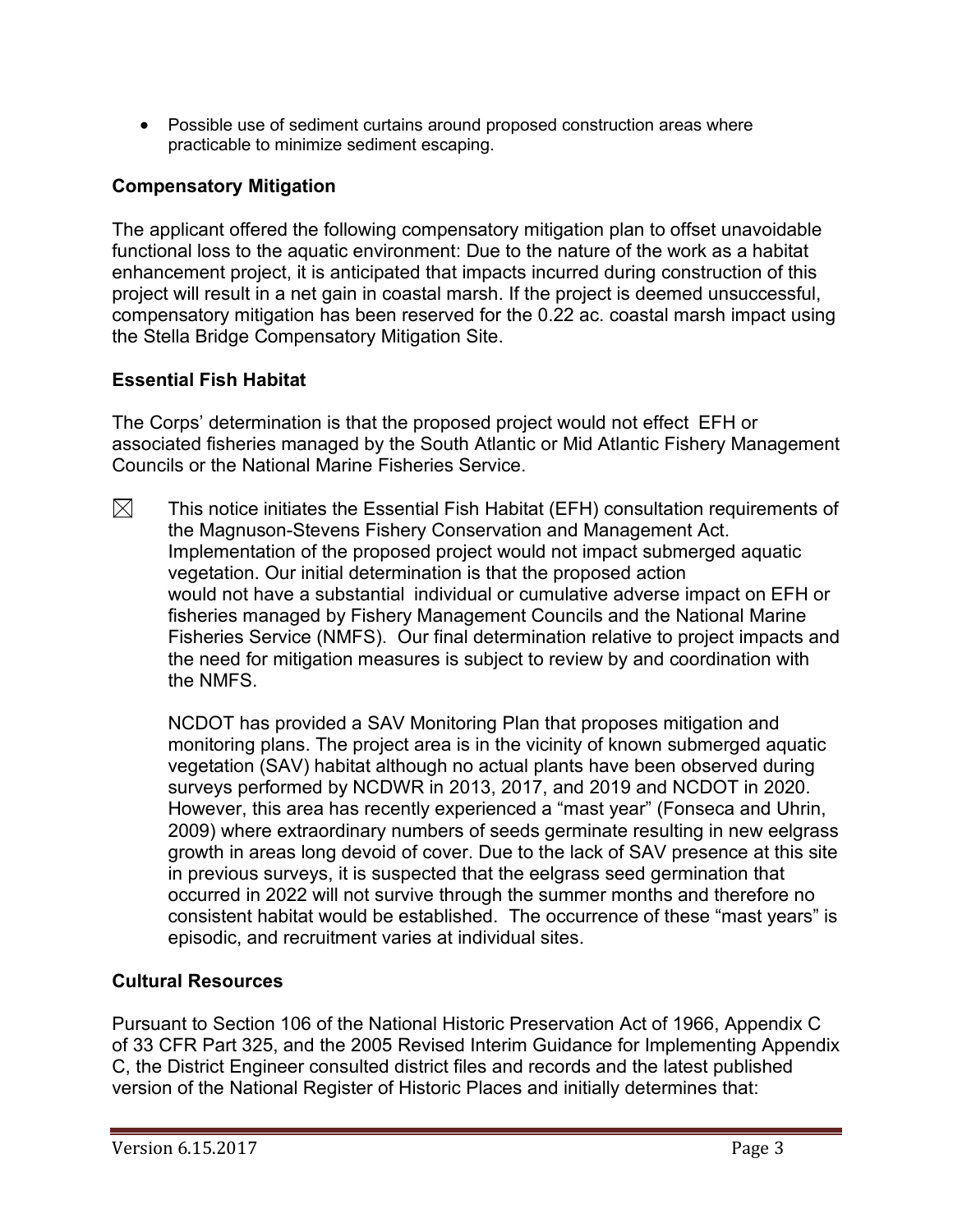$\boxtimes$ No historic properties, nor properties eligible for inclusion in the National Register, are present within the Corps' permit area; therefore, there will be no historic properties affected. A Cultural Resources Programmatic Agreement Screening Checklist for Section 106 was completed for the project on December 16, 2021 and resulted in no further cultural resources review.

The District Engineer's final eligibility and effect determination will be based upon coordination with the SHPO and/or THPO, as appropriate and required, and with full consideration given to the proposed undertaking's potential direct and indirect effects on historic properties within the Corps-indentified permit area.

## **Endangered Species**

Pursuant to the Endangered Species Act of 1973, the Corps reviewed the project area, examined all information provided by the applicant and consulted the latest North Carolina Natural Heritage Database. Based on available information:

 $\boxtimes$  The Corps determines that the proposed project would not affect federally listed endangered or threatened species or their formally designated critical habitat.

NCDOT has received written concurrence from the USFWS on March 22, 2021 for the biological conclusions presented in the application. Communication with NMFS on May 26, 2021 indicated no anticipated impacts to sea turtles or marine fishes.

## **Other Required Authorizations**

The Corps forwards this notice and all applicable application materials to the appropriate State agencies for review.

# **North Carolina Division of Water Resources (NCDWR)**:

 $\boxtimes$  The Corps will generally not make a final permit decision until the NCDWR issues, denies, or waives the state Certification as required by Section 401 of the Clean Water Act (PL 92-500). The receipt of the application and this public notice, combined with the appropriate application fee, at the NCDWR Central Office in Raleigh constitutes initial receipt of an application for a 401 Certification. Unless NCDWR is granted a time review extension, a waiver will be deemed to occur if the NCDWR fails to act on this request for certification within 120 days of the date of this public notice. Additional information regarding the 401 Certification may be reviewed at the NCDWR Central Office, Transportation Permitting Unit, 512 North Salisbury Street, Raleigh, North Carolina 27604-2260. All persons desiring to make comments regarding the application for a 401 Certification should do so, in writing, by May 19, 2022 to: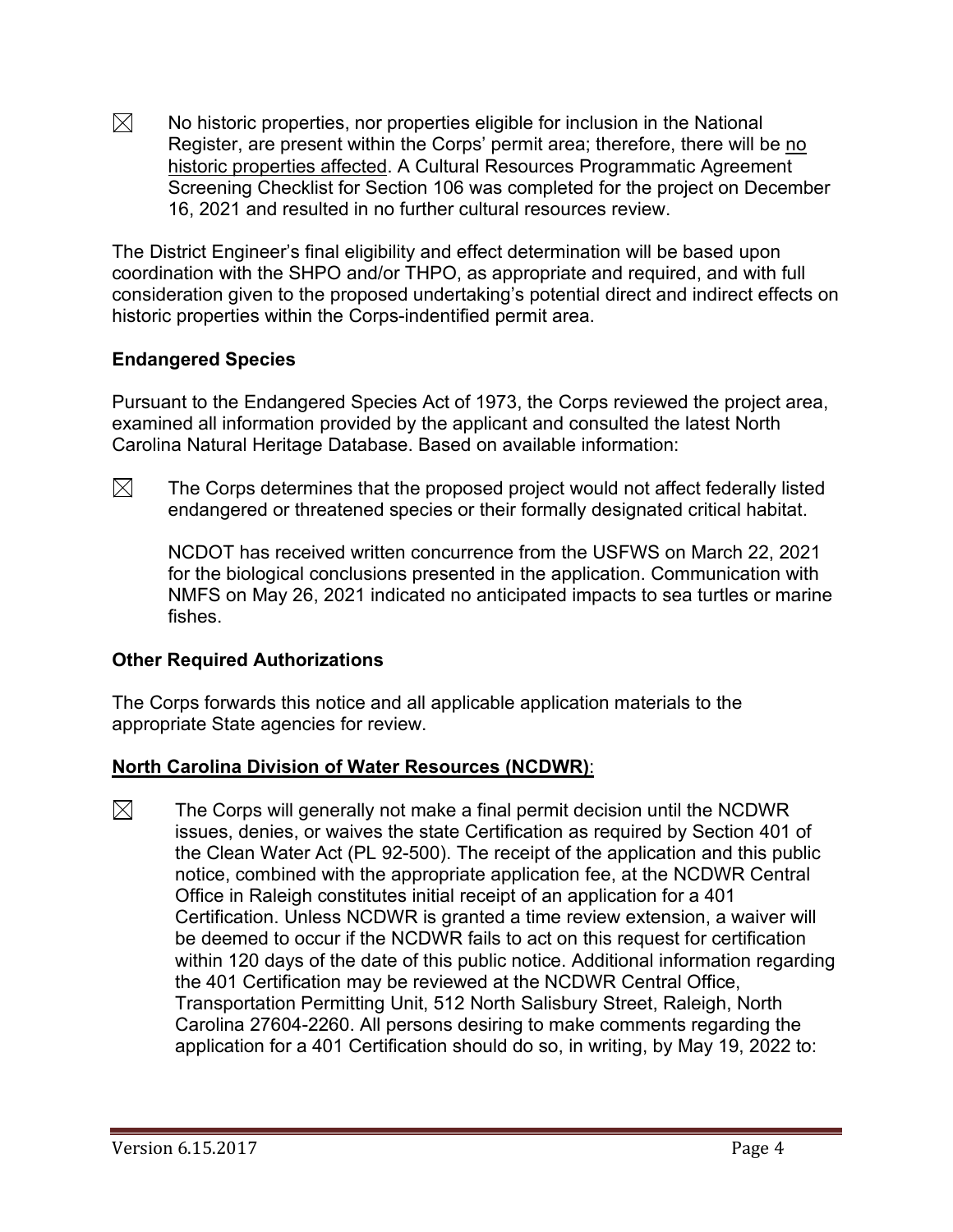NCDWR Central Office Attention: Ms. Amy Chapman, Transportation Permitting Unit (USPS mailing address): 1617 Mail Service Center, Raleigh, NC 27699- 1617

Or,

(physical address): 512 North Salisbury Street, Raleigh, North Carolina 27604

# **North Carolina Division of Coastal Management (NCDCM):**

 $\boxtimes$ The application did not include a certification that the proposed work complies with and would be conducted in a manner that is consistent with the approved North Carolina Coastal Zone Management Program. Pursuant to 33 CFR 325.2 (b)(2) the Corps cannot issue a Department of Army (DA) permit for the proposed work until the applicant submits such a certification to the Corps and the NCDCM, and the NCDCM notifies the Corps that it concurs with the applicant's consistency certification. As the application did not include the consistency certification, the Corps will request, upon receipt,, concurrence or objection from the NCDCM.

# **Evaluation**

The decision whether to issue a permit will be based on an evaluation of the probable impacts including cumulative impacts of the proposed activity on the public interest. That decision will reflect the national concern for both protection and utilization of important resources. The benefit which reasonably may be expected to accrue from the proposal must be balanced against its reasonably foreseeable detriments. All factors which may be relevant to the proposal will be considered including the cumulative effects thereof; among those are conservation, economics, aesthetics, general environmental concerns, wetlands, historic properties, fish and wildlife values, flood hazards, flood plain values (in accordance with Executive Order 11988), land use, navigation, shoreline erosion and accretion, recreation, water supply and conservation, water quality, energy needs, safety, food and fiber production, mineral needs, considerations of property ownership, and, in general, the needs and welfare of the people. For activities involving the discharge of dredged or fill materials in waters of the United States, the evaluation of the impact of the activity on the public interest will include application of the Environmental Protection Agency's 404(b)(1) guidelines.

# **Commenting Information**

The Corps of Engineers is soliciting comments from the public; Federal, State and local agencies and officials, including any consolidated State Viewpoint or written position of the Governor; Indian Tribes and other interested parties in order to consider and evaluate the impacts of this proposed activity. Any comments received will be